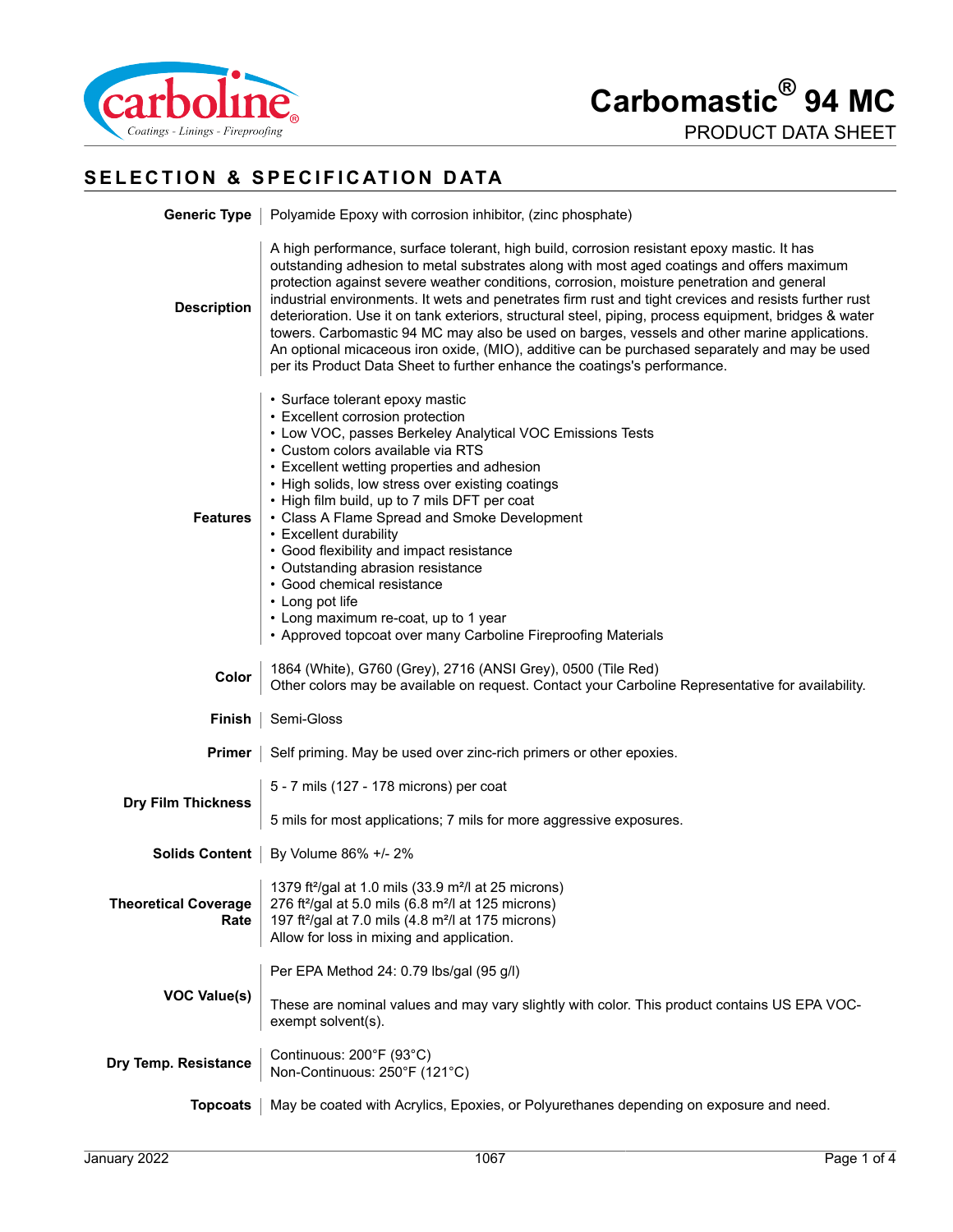**Carbomastic® 94 MC**



#### **SUBSTRATES & SURFACE PREPARATION**

| General                                      | Surfaces must be clean and dry. Employ adequate methods to remove dirt, dust, oil and all other<br>contaminants that could interfere with adhesion of the coating in accordance with SSPC-SP 1 and<br>follow the guidelines below.                                                                                                                                                                                                                                                                                                                                                                                                                                                                                                                               |
|----------------------------------------------|------------------------------------------------------------------------------------------------------------------------------------------------------------------------------------------------------------------------------------------------------------------------------------------------------------------------------------------------------------------------------------------------------------------------------------------------------------------------------------------------------------------------------------------------------------------------------------------------------------------------------------------------------------------------------------------------------------------------------------------------------------------|
| <b>Steel</b>                                 | New Steel: it is recommended that the steel be abraded, preferably to a minimum of Commercial<br>Blast Clean with 1.5 to 3 mils (37 to 75 microns) anchor profile in accordance with NACE No. 3/<br>SSPC-SP 6. For alternative methods contact Carboline Technical Service.<br>Weathered (corroded) Steel: for optimum performance abrasive blast clean to a minimum of<br>Commercial Blast with 1.5 to 3 mils (37 to 75 microns) anchor profile in accordance with NACE No.<br>3/SSPC-SP 6. Alternative methods may include SSPC-SP 2, SSPC-SP 3, NACE No. 4/SSPC-SP<br>7, or NACE/SSPC WJ-1 to WJ-4.<br>When using under fireproofing products, defer to the primer surface preparation requirements in the<br>product data sheet of the fireproofing product. |
| <b>Galvanized Steel</b>                      | For optimum performance clean and abrade in accordance with SSPC-SP 16. Some service<br>conditions may only require the galvanized steel to be clean and dry. Contact Carboline Technical<br>Service for recommendations.<br>When using under fireproofing products, defer to the primer surface preparation requirements in the<br>product data sheet of the fireproofing product.                                                                                                                                                                                                                                                                                                                                                                              |
| <b>Previously Painted</b><br><b>Surfaces</b> | Clean and lightly sand or abrade to roughen and degloss the surface. Existing coating must attain a<br>minimum 3A rating in accordance with ASTM D3359 adhesion test.                                                                                                                                                                                                                                                                                                                                                                                                                                                                                                                                                                                            |

### **MIXING & THINNING**

| Mixing          | Thoroughly mix each component using mechanical agitation. Pour the activator, part B, into<br>part A (mixing ratio by volume: 1 part activator, part B, to 1 part base, part A) and mix well using<br>mechanical agitation.                                                                                             |
|-----------------|-------------------------------------------------------------------------------------------------------------------------------------------------------------------------------------------------------------------------------------------------------------------------------------------------------------------------|
| <b>Thinning</b> | Mixed Carbomastic 94 MC may be thinned to a maximum of 25 fluid ounces per gallon with<br>Thinner 225 E, Thinner 236 E, or Thinner 243 E. Use of solvents other than those supplied or<br>recommended by Carboline may adversely affect product performance and void product warranty.<br>whether expressed or implied. |
| <b>Pot Life</b> | Maximum 4 hours at 77 °F (25 °C). In order to maintain application properties, mix (activate) only<br>what can be applied in 4 hours. Allow 15 minutes induction time at 77 °F (25 °C).                                                                                                                                 |

### **APPLICATION EQUIPMENT GUIDELINES**

Listed below are general equipment guidelines for the application of this product. Job site conditions may require modifications to these guidelines to achieve the desired results.

| Spray Application<br>(General) | Apply using airless spray. Use a 50% overlap with each pass when spraying to eliminate holidays<br>and pinholes.       |
|--------------------------------|------------------------------------------------------------------------------------------------------------------------|
| <b>Airless Spray</b>           | Material Hose: 3/8" I.D. (min.)<br>Tip Size: 0.019-0.023"<br>Output PSI: 3000 minimum<br>High Pressure Filter: 30 Mesh |
| Brush                          | Natural bristle or nylon/polyester                                                                                     |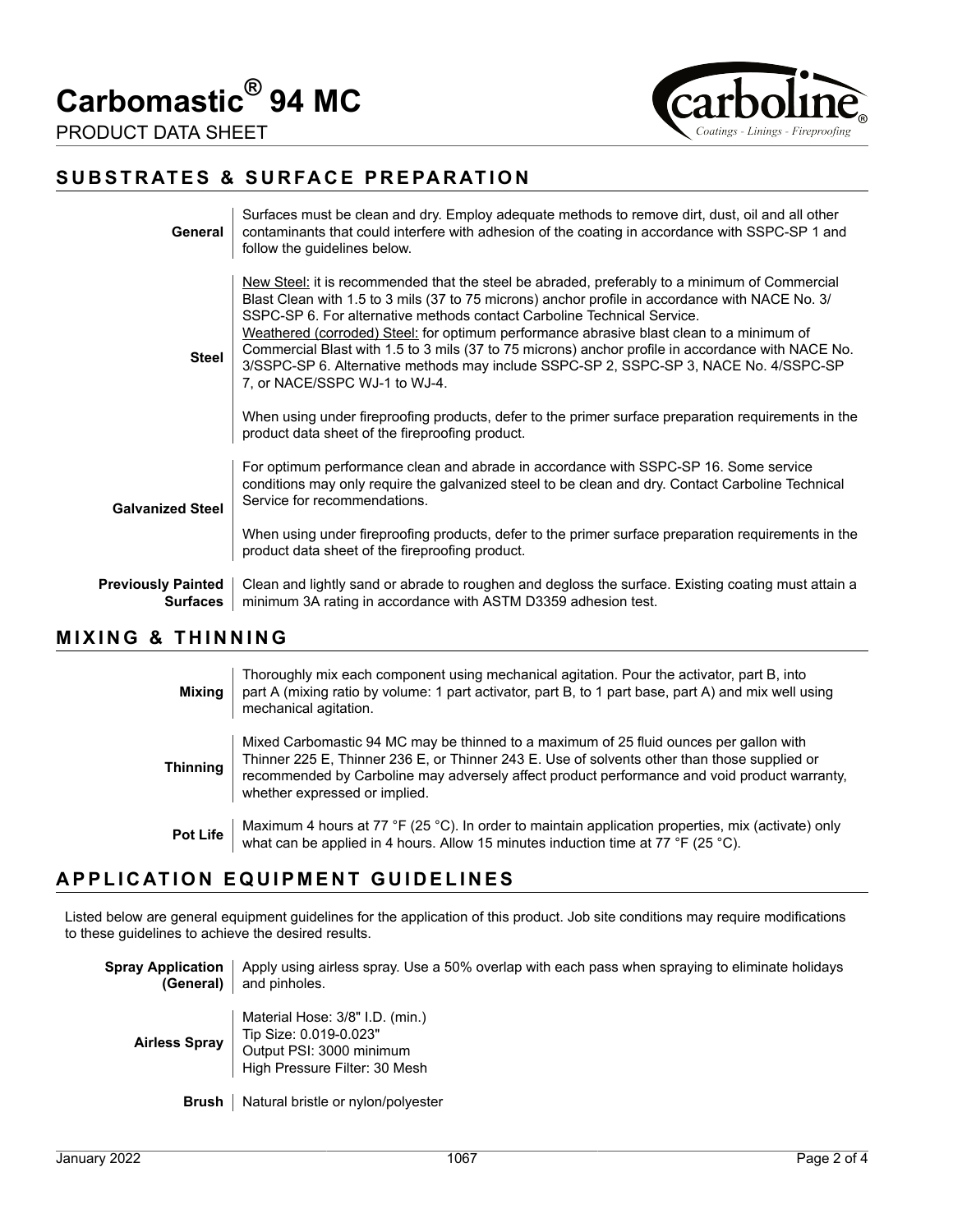

# **APPLICATION EQUIPMENT GUIDELINES**

Listed below are general equipment guidelines for the application of this product. Job site conditions may require modifications to these guidelines to achieve the desired results.

**Roller** | 1/4-3/8" woven,solvent resistant core for smooth surfaces, 3/4-1¼" nap for rough surfaces.

## **APPLICATION CONDITIONS**

| :ondition | ateria                               | 1117722                         | ້ hient                            | umidity |
|-----------|--------------------------------------|---------------------------------|------------------------------------|---------|
| Minimum   | $100^\circ$<br>$50^{\circ}$ F<br>َ ب | $100^\circ$<br>50°⊏<br>v<br>. v | 1000<br>$50^\circ$ F<br>ັ          | 0%      |
| Maximum   | 10000<br>90°F<br>ັ້<br>ັ             | 1000<br>14 O O D<br>◡           | $\sim$<br>1400F<br>ΊU<br>ີ່⊤ບ<br>ັ | 100%    |

#### **CURING SCHEDULE**

| Surface Temp.                    | Dry to Touch | Dry to Recoat | Dry to Topcoat | Dry to Handle |
|----------------------------------|--------------|---------------|----------------|---------------|
| 50°F (10°C)                      | 10 Hours     | 20 Hours      | 40 Hours       | 20 Hours      |
| $60^{\circ}$ F (16 $^{\circ}$ C) | 6 Hours      | 12 Hours      | 24 Hours       | 12 Hours      |
| 75°F (24°C)                      | 3 Hours      | 6 Hours       | 12 Hours       | 6 Hours       |
| $90^{\circ}$ F (32 $^{\circ}$ C) | 1.5 Hours    | 3 Hours       | 6 Hours        | 3 Hours       |

Expect longer dry times in periods of higher humidity or lower temperatures or when applying thicker films. These dry times are for exterior exposures at recommended film thickness with good ventilation. The temperature of the substrate during coating application must be at least 5 °F above the dew point of the air. \* Note: Dry to recoat is 6 hours or within 1 year. Recoat intervals may vary from those listed above when using under intumescent fireproofing products. Consult Carboline Technical Service for recommended cure times before applying Carboline intumescent products.

#### **CLEANUP & SAFETY**

**Cleanup** | Clean up all tools and equipment promptly with Thinner 2.

**Safety** Read and follow all caution statements on this product data sheet and on the SDS for this product. Employ normal workmanlike safety precautions. Use adequate ventilation. Keep container closed when not in use.

### **PACKAGING, HANDLING & STORAGE**

| <b>Shelf Life</b>                                   | Carbomastic 94 Part A: 36 months<br>Carbomastic 94 MC Part B: 36 months                                                       |
|-----------------------------------------------------|-------------------------------------------------------------------------------------------------------------------------------|
|                                                     | *Shelf Life: (actual stated shelf life) when kept at recommended storage conditions and in original<br>unopened containers.   |
| <b>Storage Temperature &amp;</b><br><b>Humidity</b> | 40-110 °F (4-43 °C)<br>(Can be stored down to 20 °F (-7 $^{\circ}$ C) for no longer than 30 days)<br>0-100% Relative Humidity |
| <b>Storage</b>                                      | Store Indoors.                                                                                                                |
| <b>Shipping Weight</b><br>(Approximate)             | 2-Gal Kit - 29 lbs<br>10-Gal Kit - 139 lbs                                                                                    |
| <b>Flash Point (Setaflash)</b>                      | Part A - 89 °F (32 °C)<br>Part B - 105 °F (41 °C)                                                                             |